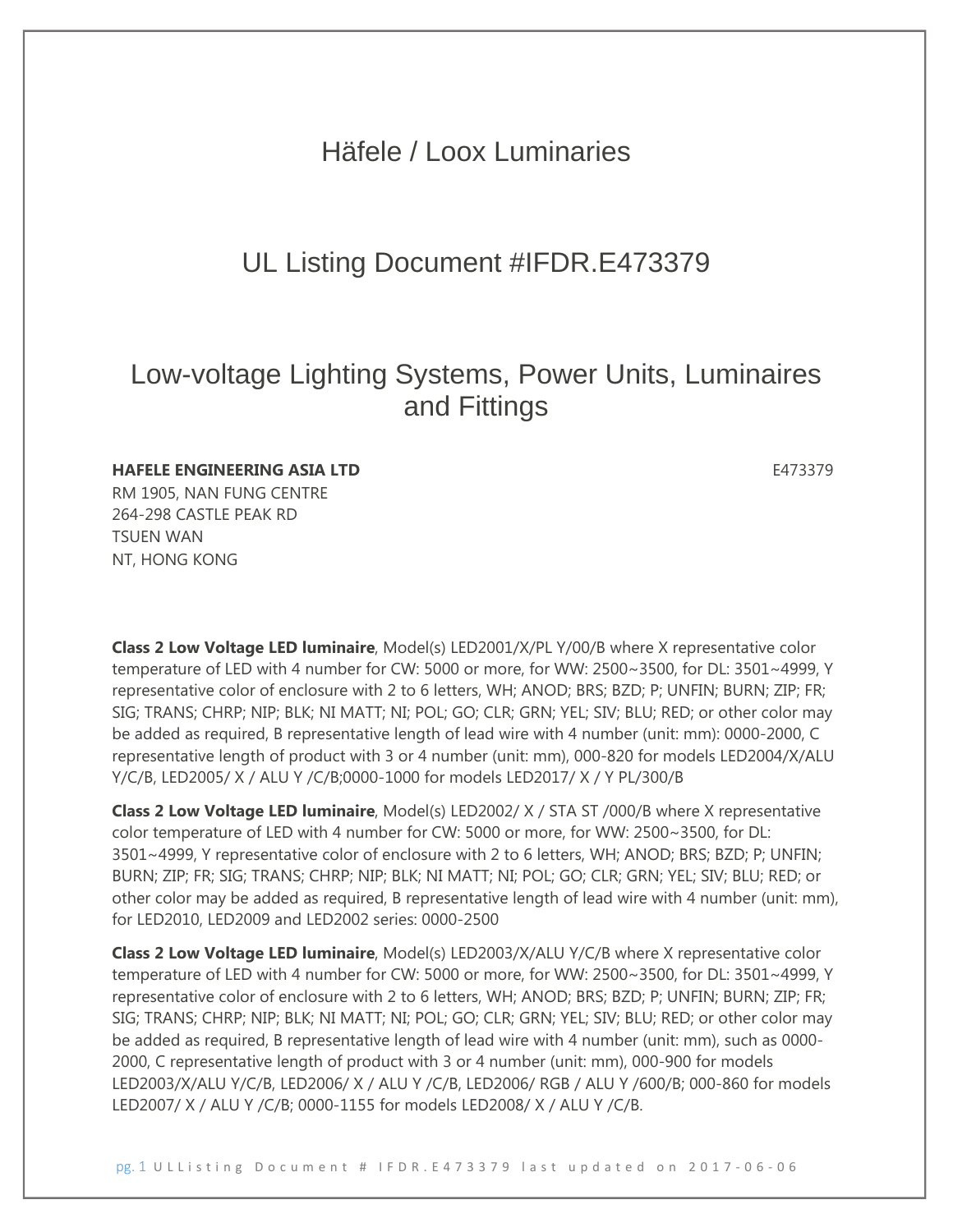**Class 2 Low Voltage LED luminaire**, Model(s) LED2004/X/ALU Y/C/B where X representative color temperature of LED with 4 number for CW: 5000 or more, for WW: 2500~3500, for DL: 3501~4999, Y representative color of enclosure with 2 to 6 letters, WH; ANOD; BRS; BZD; P; UNFIN; BURN; ZIP; FR; SIG; TRANS; CHRP; NIP; BLK; NI MATT; NI; POL; GO; CLR; GRN; YEL; SIV; BLU; RED; or other color may be added as required, B representative length of lead wire with 4 number (unit: mm): 0000-2000, C representative length of product with 3 or 4 number (unit: mm), 000-820 for models LED2004/X/ALU Y/C/B, LED2005/ X / ALU Y /C/B;0000-1000 for models LED2017/ X / Y PL/300/B

**Class 2 Low Voltage LED luminaire**, Model(s) LED2005/ X / ALU Y /C/B where X representative color temperature of LED with 4 number for CW: 5000 or more, for WW: 2500~3500, for DL: 3501~4999, Y representative color of enclosure with 2 to 6 letters, WH; ANOD; BRS; BZD; P; UNFIN; BURN; ZIP; FR; SIG; TRANS; CHRP; NIP; BLK; NI MATT; NI; POL; GO; CLR; GRN; YEL; SIV; BLU; RED; or other color may be added as required, B representative length of lead wire with 4 number (unit: mm): 0000-2000, C representative length of product with 3 or 4 number (unit: mm), 000-820 for models LED2004/X/ALU Y/C/B, LED2005/ X / ALU Y /C/B;0000-1000 for models LED2017/ X / Y PL/300/B

**Class 2 Low Voltage LED luminaire**, Model(s) LED2006/ RGB / ALU Y /C/B where X representative color temperature of LED with 4 number for CW: 5000 or more, for WW: 2500~3500, for DL: 3501~4999, Y representative color of enclosure with 2 to 6 letters, WH; ANOD; BRS; BZD; P; UNFIN; BURN; ZIP; FR; SIG; TRANS; CHRP; NIP; BLK; NI MATT; NI; POL; GO; CLR; GRN; YEL; SIV; BLU; RED; or other color may be added as required., B representative length of lead wire with 4 number (unit: mm), such as 0000-2000., C representative length of product with 3 or 4 number (unit: mm), 000-900 for models LED2003/X/ALU Y/C/B, LED2006/ X / ALU Y /C/B, LED2006/ RGB / ALU Y /600/B; 000-860 for models LED2007/ X / ALU Y /C/B; 0000-1155 for models LED2008/ X / ALU Y /C/B.

**Class 2 Low Voltage LED luminaire**, Model(s) LED2006/X / ALU Y /C/B where X representative color temperature of LED with 4 number for CW: 5000 or more, for WW: 2500~3500, for DL: 3501~4999., Y representative color of enclosure with 2 to 6 letters, WH; ANOD; BRS; BZD; P; UNFIN; BURN; ZIP; FR; SIG; TRANS; CHRP; NIP; BLK; NI MATT; NI; POL; GO; CLR; GRN; YEL; SIV; BLU; RED; or other color may be added as required, B representative length of lead wire with 4 number (unit: mm), such as 0000- 2000, C representative length of product with 3 or 4 number (unit: mm), 000-900 for models LED2003/X/ALU Y/C/B, LED2006/ X / ALU Y /C/B, LED2006/ RGB / ALU Y /600/B; 000-860 for models LED2007/ X / ALU Y /C/B; 0000-1155 for models LED2008/ X / ALU Y /C/B

**Class 2 Low Voltage LED luminaire**, Model(s) LED2007/ X / ALU Y /C/B where X representative color temperature of LED with 4 number for CW: 5000 or more, for WW: 2500~3500, for DL: 3501~4999., Y representative color of enclosure with 2 to 6 letters, WH; ANOD; BRS; BZD; P; UNFIN; BURN; ZIP; FR; SIG; TRANS; CHRP; NIP; BLK; NI MATT; NI; POL; GO; CLR; GRN; YEL; SIV; BLU; RED; or other color may be added as required, B representative length of lead wire with 4 number (unit: mm), such as 0000- 2000, C representative length of product with 3 or 4 number (unit: mm), 000-900 for models LED2003/X/ALU Y/C/B, LED2006/ X / ALU Y /C/B, LED2006/ RGB / ALU Y /600/B; 000-860 for models LED2007/ X / ALU Y /C/B; 0000-1155 for models LED2008/ X / ALU Y /C/B.

**Class 2 Low Voltage LED luminaire**, Model(s) LED2008/ X / ALU Y /C/B where X representative color temperature of LED with 4 number for CW: 5000 or more, for WW: 2500~3500, for DL: 3501~4999., Y representative color of enclosure with 2 to 6 letters, WH; ANOD; BRS; BZD; P; UNFIN; BURN; ZIP; FR; SIG; TRANS; CHRP; NIP; BLK; NI MATT; NI; POL; GO; CLR; GRN; YEL; SIV; BLU; RED; or other color may be added as required., B representative length of lead wire with 4 number (unit: mm), such as 0000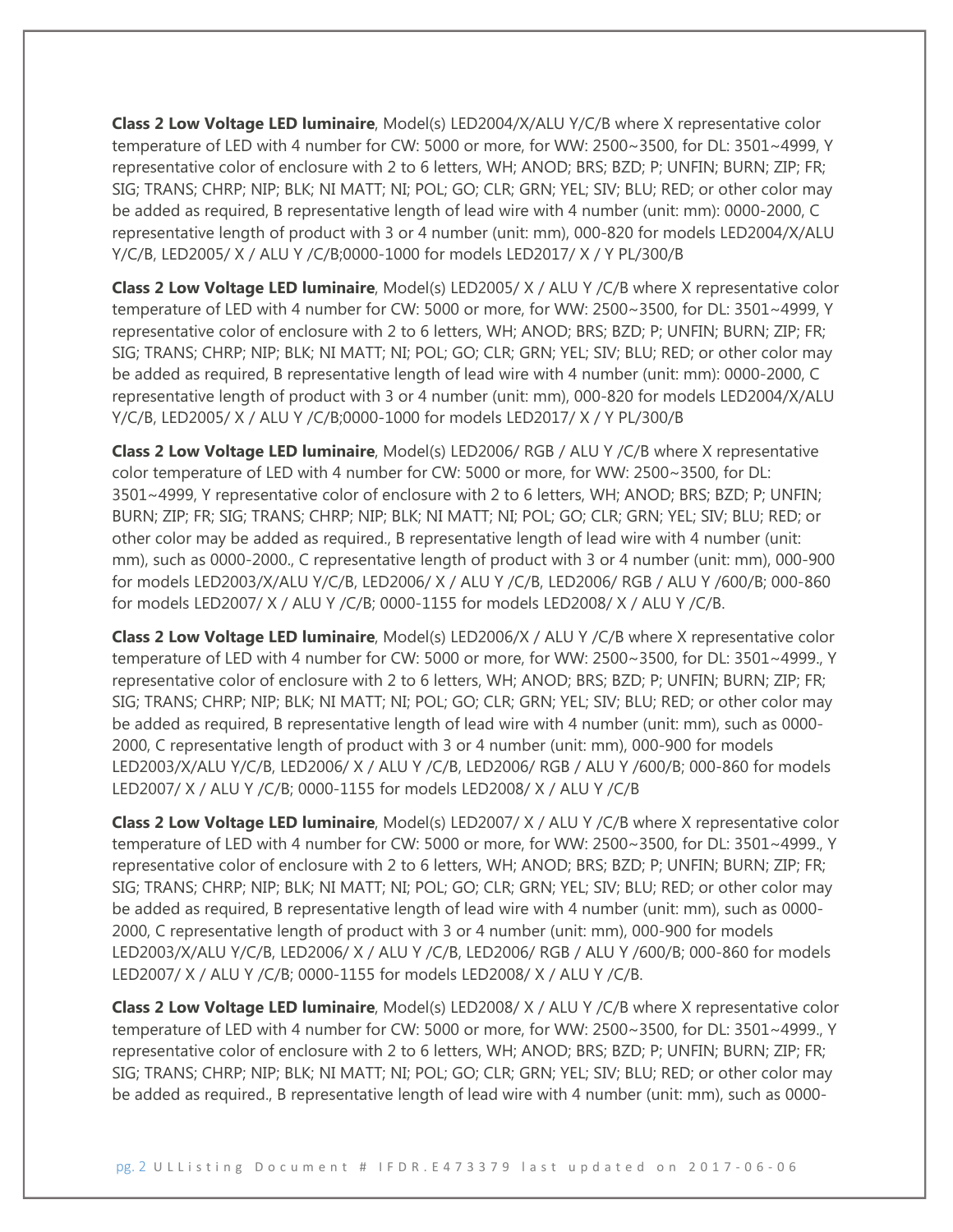2000, C representative length of product with 3 or 4 number (unit: mm), 000-900 for models LED2003/X/ALU Y/C/B, LED2006/ X / ALU Y /C/B, LED2006/ RGB / ALU Y /600/B; 000-860 for models LED2007/ X / ALU Y /C/B; 0000-1155 for models LED2008/ X / ALU Y /C/B

**Class 2 Low Voltage LED luminaire**, Model(s) LED2009/RGB/ STA ST/000/B where X representative color temperature of LED with 4 number for CW: 5000 or more, for WW: 2500~3500, for DL: 3501~4999, Y representative color of enclosure with 2 to 6 letters, WH; ANOD; BRS; BZD; P; UNFIN; BURN; ZIP; FR; SIG; TRANS; CHRP; NIP; BLK; NI MATT; NI; POL; GO; CLR; GRN; YEL; SIV; BLU; RED; or other color may be added as required, B representative length of lead wire with 4 number (unit: mm), for LED2010, LED2009 and LED2002 series: 0000-2500

**Class 2 Low Voltage LED luminaire**, Model(s) LED2010/RGB/STA ST/52/B where X representative color temperature of LED with 4 number for CW: 5000 or more, for WW: 2500~3500, for DL: 3501~4999, Y representative color of enclosure with 2 to 6 letters, WH; ANOD; BRS; BZD; P; UNFIN; BURN; ZIP; FR; SIG; TRANS; CHRP; NIP; BLK; NI MATT; NI; POL; GO; CLR; GRN; YEL; SIV; BLU; RED; or other color may be added as required, B representative length of lead wire with 4 number (unit: mm), for LED2010, LED2009 and LED2002 series: 0000-2500.

**Class 2 Low Voltage LED luminaire**, Model(s) LED2011/X/Y/75/000 where X representative color temperature of LED with 4 numbers for CW: 5000 or more, WW: 2500~3500 and DL: 3501~4999, Y representative color of enclosure with 2 to 6 letters, WH; ANOD; BRS; BZD; P; UNFIN; BURN; ZIP; FR; SIG; TRANS; CHRP; NIP; BLK; NI MATT; NI; POL; GO; CLR; GRN; YEL; SIV; BLU; RED; or other color may be added as required.C representative length of product with 4 number (unit: mm), 0000-2000 for models LED2011/V/X/Y/C/000, LED2012/RGB/Y/C/000.

**Class 2 Low Voltage LED luminaire**, Model(s) LED2011/X/Y/C/000 where X representative color temperature of LED with 4 numbers for CW: 5000 or more, WW: 2500~3500 and DL: 3501~4999, Y representative color of enclosure with 2 to 6 letters, WH; ANOD; BRS; BZD; P; UNFIN; BURN; ZIP; FR; SIG; TRANS; CHRP; NIP; BLK; NI MATT; NI; POL; GO; CLR; GRN; YEL; SIV; BLU; RED; or other color may be added as required, C representative length of product with 4 number (unit: mm), 0000-2000 for models LED2011/V/X/Y/C/000, LED2012/RGB/Y/C/000

**Class 2 Low Voltage LED luminaire**, Model(s) LED2012/RGB/Y/C/000 where X representative color temperature of LED with 4 numbers for CW: 5000 or more, WW: 2500~3500 and DL: 3501~4999, Y representative color of enclosure with 2 to 6 letters, WH; ANOD; BRS; BZD; P; UNFIN; BURN; ZIP; FR; SIG; TRANS; CHRP; NIP; BLK; NI MATT; NI; POL; GO; CLR; GRN; YEL; SIV; BLU; RED; or other color may be added as required, C representative length of product with 4 number (unit: mm), 0000-2000 for models LED2011/V/X/Y/C/000, LED2012/RGB/Y/C/000.

**Class 2 Low Voltage LED luminaire**, Model(s) LED2017/ X / Y PL/C/B where X representative color temperature of LED with 4 number for CW: 5000 or more, for WW: 2500~3500, for DL: 3501~4999, Y representative color of enclosure with 2 to 6 letters, WH; ANOD; BRS; BZD; P; UNFIN; BURN; ZIP; FR; SIG; TRANS; CHRP; NIP; BLK; NI MATT; NI; POL; GO; CLR; GRN; YEL; SIV; BLU; RED; or other color may be added as required, B representative length of lead wire with 4 number (unit: mm): 0000-2000, C representative length of product with 3 or 4 number (unit: mm), 000-820 for models LED2004/X/ALU Y/C/B, LED2005/ X / ALU Y /C/B;0000-1000 for models LED2017/ X / Y PL/300/B

**Class 2 Low Voltage LED luminaire**, Model(s) LED2018/ X /Y/450/B/HOLE MOUNT where X representative color temperature of LED with 4 number for CW: 5000 or more, for WW: 2500~3500,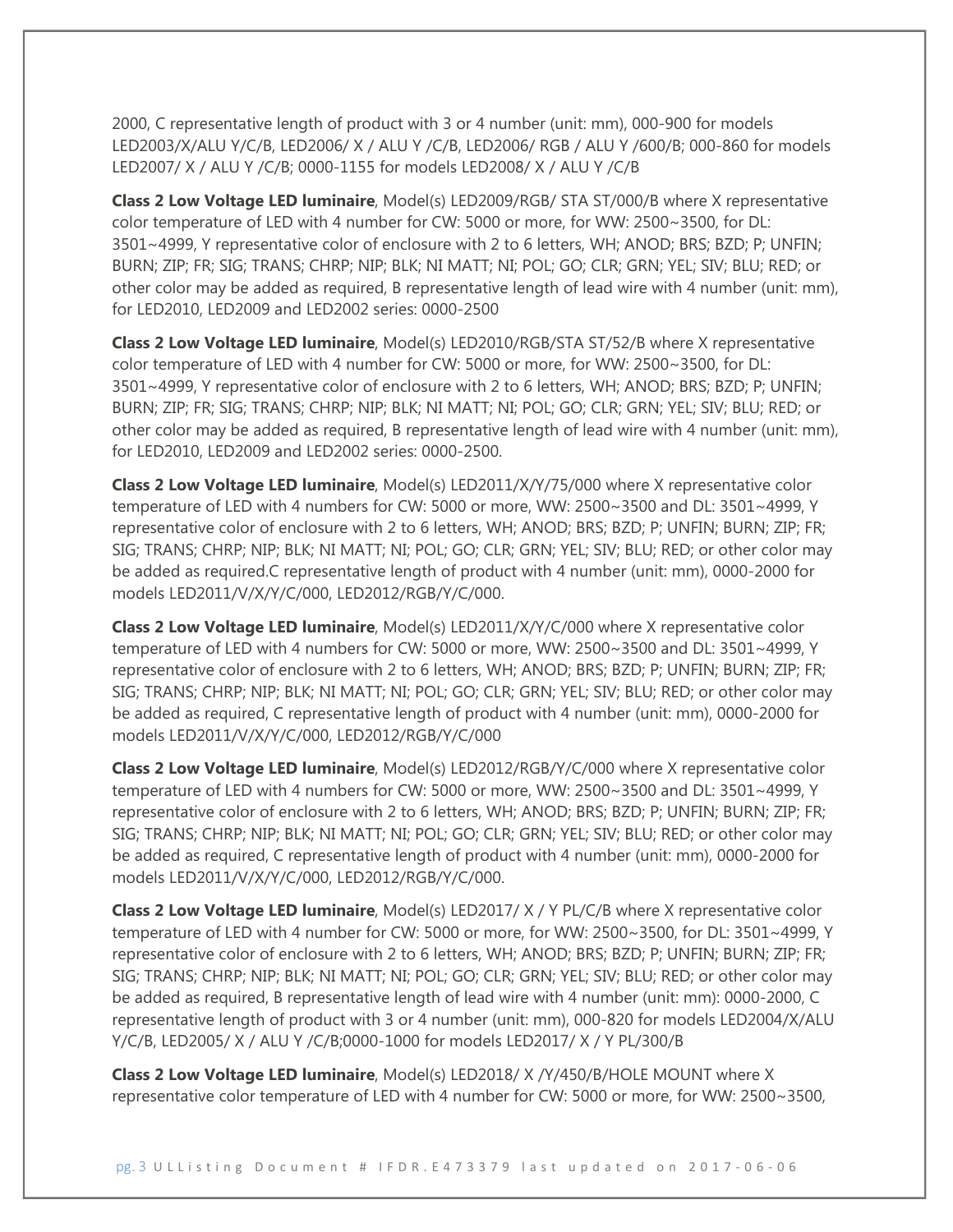for DL: 3501~4999, Y representative color of enclosure with 2 to 6 letters, WH; ANOD; BRS; BZD; P; UNFIN; BURN; ZIP; FR; SIG; TRANS; CHRP; NIP; BLK; NI MATT; NI; POL; GO; CLR; GRN; YEL; SIV; BLU; RED; or other color may be added as required, B representative length of lead wire with 4 number (unit: mm): 0000-2000, C representative length of product with 3 or 4 number (unit: mm), 000-820 for models LED2004/X/ALU Y/C/B, LED2005/ X / ALU Y /C/B;0000-1000 for models LED2017/ X / Y PL/300/B

**Class 2 Low Voltage LED luminaire**, Model(s) LED2018/ X /Y/450/B/SURFACE where X representative color temperature of LED with 4 number for CW: 5000 or more, for WW: 2500~3500, for DL: 3501~4999, Y representative color of enclosure with 2 to 6 letters, WH; ANOD; BRS; BZD; P; UNFIN; BURN; ZIP; FR; SIG; TRANS; CHRP; NIP; BLK; NI MATT; NI; POL; GO; CLR; GRN; YEL; SIV; BLU; RED; or other color may be added as required, B representative length of lead wire with 4 number (unit: mm): 0000-2000, C representative length of product with 3 or 4 number (unit: mm), 000-820 for models LED2004/X/ALU Y/C/B, LED2005/ X / ALU Y /C/B;0000-1000 for models LED2017/ X / Y PL/300/B

**Class 2 Low Voltage LED luminaire**, Model(s) LED2575/X/Y/C/B where X representative color temperature of LED (2600-3400K for WW; 3400-5700K for DL; 5700-6500K for CW., Y representative LED PCB color with 2 to 6 letters, WH, FR, SIG, BLK, CLR, RED, YEL, BLU, TRANS, CHRP. Other colors/finishes may be added as required., C representative length of completely light: Max. 1848 mm, B representative length of lead wire with 4 numbers 0000-2000 mm.

**Class 2 Low Voltage LED luminaire**, Model(s) LED3001/X/ALU Y/000/B where X representative color temperature of LED with 4 numbers, for CW: 5000 or more, WW: 2500~3500, DL: 3501~4999; Y representative color of enclosure with 2 to 6 letters, WH; ANOD; BRS; BZD; P; UNFIN; BURN; ZIP; FR; SIG; TRANS; CHRP; NIP; BLK; NI MATT; NI; POL; GO; CLR; GRN; YEL; SIV; BLU; RED; or other color may be added as required; B representative length of lead wire with 4 numbers, 0000-2500 (unit: mm)

**Class 2 Low Voltage LED luminaire**, Model(s) LED3002/X/ALU Y/000/B where X representative color temperature of LED with 4 numbers, for CW: 5000 or more, WW: 2500~3500, DL: 3501~4999; Y representative color of enclosure with 2 to 6 letters, WH; ANOD; BRS; BZD; P; UNFIN; BURN; ZIP; FR; SIG; TRANS; CHRP; NIP; BLK; NI MATT; NI; POL; GO; CLR; GRN; YEL; SIV; BLU; RED; or other color may be added as required; B representative length of lead wire with 4 numbers, 0000-2500 (unit: mm)

**Class 2 Low Voltage LED luminaire**, Model(s) LED3003/X/PL Y/000/B where X representative color temperature of LED with 4 numbers, for CW: 5000 or more, WW: 2500~3500, DL: 3501~4999; Y representative color of enclosure with 2 to 6 letters, WH; ANOD; BRS; BZD; P; UNFIN; BURN; ZIP; FR; SIG; TRANS; CHRP; NIP; BLK; NI MATT; NI; POL; GO; CLR; GRN; YEL; SIV; BLU; RED; or other color may be added as required; B representative length of lead wire with 4 numbers, 0000-2500 (unit: mm)

**Class 2 Low Voltage LED luminaire**, Model(s) LED3004/X/PL Y/000/B where X representative color temperature of LED with 4 numbers, for CW: 5000 or more, WW: 2500~3500, DL: 3501~4999; Y representative color of enclosure with 2 to 6 letters, WH; ANOD; BRS; BZD; P; UNFIN; BURN; ZIP; FR; SIG; TRANS; CHRP; NIP; BLK; NI MATT; NI; POL; GO; CLR; GRN; YEL; SIV; BLU; RED; or other color may be added as required; B representative length of lead wire with 4 numbers, 0000-2500 (unit: mm)

**Class 2 Low Voltage LED luminaire**, Model(s) LED3005/X/PL Y/000/B where X representative color temperature of LED with 4 numbers, for CW: 5000 or more, WW: 2500~3500, DL: 3501~4999; Y representative color of enclosure with 2 to 6 letters, WH; ANOD; BRS; BZD; P; UNFIN; BURN; ZIP; FR;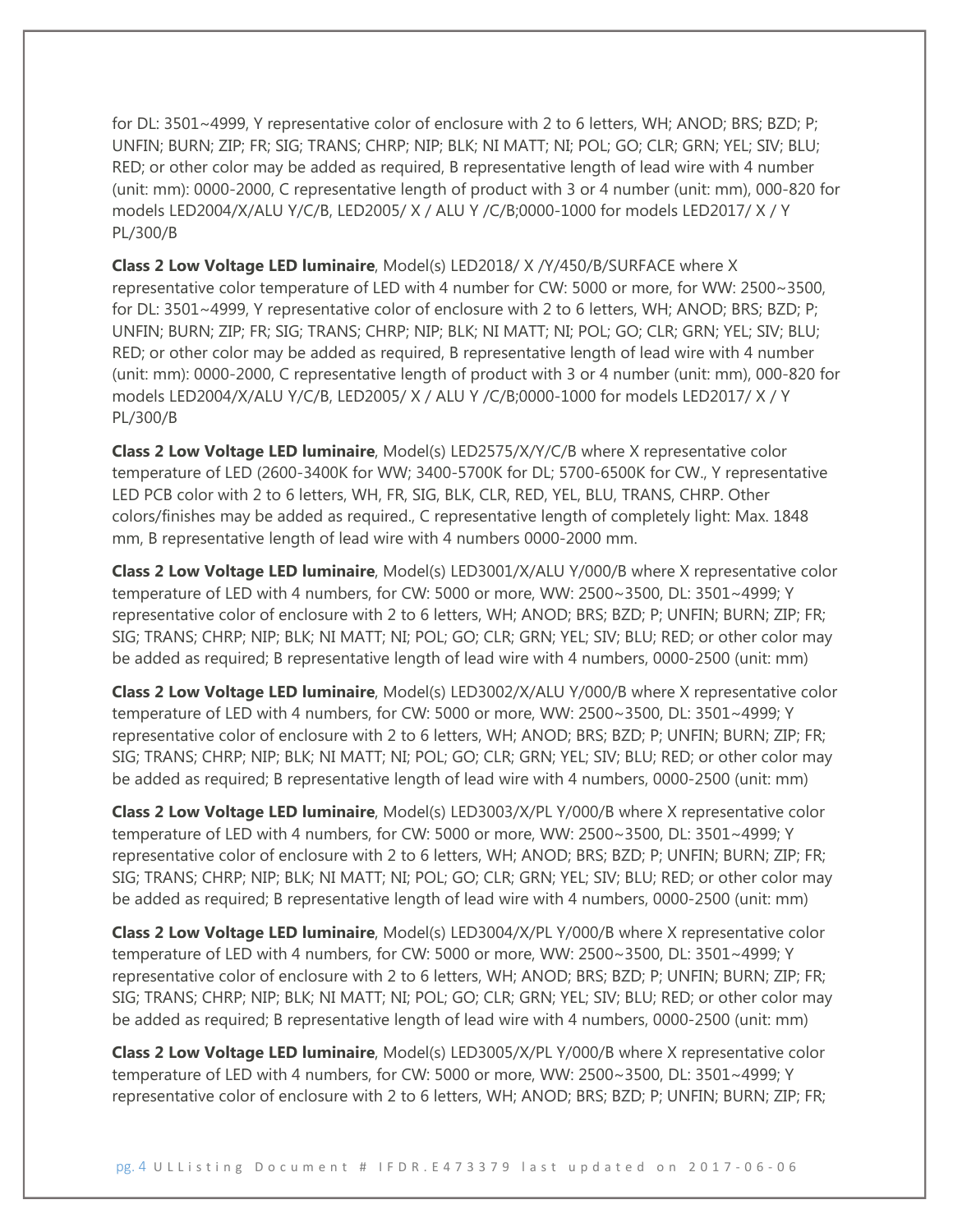SIG; TRANS; CHRP; NIP; BLK; NI MATT; NI; POL; GO; CLR; GRN; YEL; SIV; BLU; RED; or other color may be added as required; B representative length of lead wire with 4 numbers, 0000-2500 (unit: mm)

**Class 2 Low Voltage LED luminaire**, Model(s) LED3006/X/ALU Y/900/B where X representative color temperature of LED with 4 numbers, for CW: 5000 or more, WW: 2500~3500, DL: 3501~4999; Y representative color of enclosure with 2 to 6 letters, WH; ANOD; BRS; BZD; P; UNFIN; BURN; ZIP; FR; SIG; TRANS; CHRP; NIP; BLK; NI MATT; NI; POL; GO; CLR; GRN; YEL; SIV; BLU; RED; or other color may be added as required; B representative length of lead wire with 4 numbers, 0000-2500 (unit: mm)

**Class 2 Low Voltage LED luminaire**, Model(s) LED3006/X/PL SLV/000/000 where X representative color temperature of LED with 4 numbers, for CW: 5000 or more, WW: 2500~3500, DL: 3501~4999; Y representative color of enclosure with 2 to 6 letters, WH; ANOD; BRS; BZD; P; UNFIN; BURN; ZIP; FR; SIG; TRANS; CHRP; NIP; BLK; NI MATT; NI; POL; GO; CLR; GRN; YEL; SIV; BLU; RED; or other color may be added as required; B representative length of lead wire with 4 numbers, 0000-2500 (unit: mm)

**Class 2 Low Voltage LED luminaire**, Model(s) LED3006/X/PL Y/000/000 where X representative color temperature of LED with 4 numbers, for CW: 5000 or more, WW: 2500~3500, DL: 3501~4999; Y representative color of enclosure with 2 to 6 letters, WH; ANOD; BRS; BZD; P; UNFIN; BURN; ZIP; FR; SIG; TRANS; CHRP; NIP; BLK; NI MATT; NI; POL; GO; CLR; GRN; YEL; SIV; BLU; RED; or other color may be added as required; B representative length of lead wire with 4 numbers, 0000-2500 (unit: mm)

**Class 2 Low Voltage LED luminaire**, Model(s) LED3010/X/Y/000/B where X representative color temperature of LED with 4 number: 2600~6500 K for other series (2600~3400 K for WW; 3400-5700 K for DL; 5700~6500 K for CL); Y representative color of enclosure with 2 to 6 letters, WH; ANOD; BRS; BZD; P; UNFIN; BURN; ZIP; FR; SIG; TRANS; CHRP; NIP; BLK; NI MATT; NI; POL; GO; CLR; GRN; YEL; SIV; BLU; RED; ST; CHR; GL; ALU; STA ST; PL. Other colours/finishes may be added as required; C representative the length of completely lights.

**Class 2 Low Voltage LED luminaire**, Model(s) LED3011/X/Y/157L/000 where For LED3011 series X representative emitted color for BLU; RED; GRN; YEL. Or for LED3011 series and other series X representative color temperature of LED with 4 number for 2600~6500 K (2600~3400 K for WW; 3400-5700 K for DL; 5700-6500 K for CW), Y representative color of enclosure with 2 to 6 letters, WH; FR; SIG; TRANS; CHRP; BLK; CLR; GRN; YEL; SIV; BLU; RED;. Other colors/finishes may be added as required, C representative the length of completely lights. LED3011/X/Y/C/000: Max. 6, 0 m; LED3017/2700-5000/Y/C/000; LED3017/2700-5000/Y/158L/000; LED3017/2700-5000/Y/158R/000: 158 mm; LED3011/X/Y/157L/000; LED3011/X/Y/157R/000: 157 mm; LED3011/X/Y/167T/000; LED3017/2700-5000/Y/167T/000: 167 mm, B representative length of lead wire with 4 numerals, 0000-2000 (unit: mm).

**Class 2 Low Voltage LED luminaire**, Model(s) LED3011/X/Y/157R/000 where For LED3011 series X representative emitted color for BLU; RED; GRN; YEL. Or for LED3011 series and other series X representative color temperature of LED with 4 number for 2600~6500 K (2600~3400 K for WW; 3400-5700 K for DL; 5700-6500 K for CW), Y representative color of enclosure with 2 to 6 letters, WH; FR; SIG; TRANS; CHRP; BLK; CLR; GRN; YEL; SIV; BLU; RED;. Other colors/finishes may be added as required, C representative the length of completely lights. LED3011/X/Y/C/000: Max. 6, 0 m; LED3017/2700-5000/Y/C/000; LED3017/2700-5000/Y/158L/000; LED3017/2700-5000/Y/158R/000: 158 mm; LED3011/X/Y/157L/000; LED3011/X/Y/157R/000: 157 mm; LED3011/X/Y/167T/000; LED3017/2700-5000/Y/167T/000: 167 mm, B representative length of lead wire with 4 numerals, 0000-2000 (unit: mm).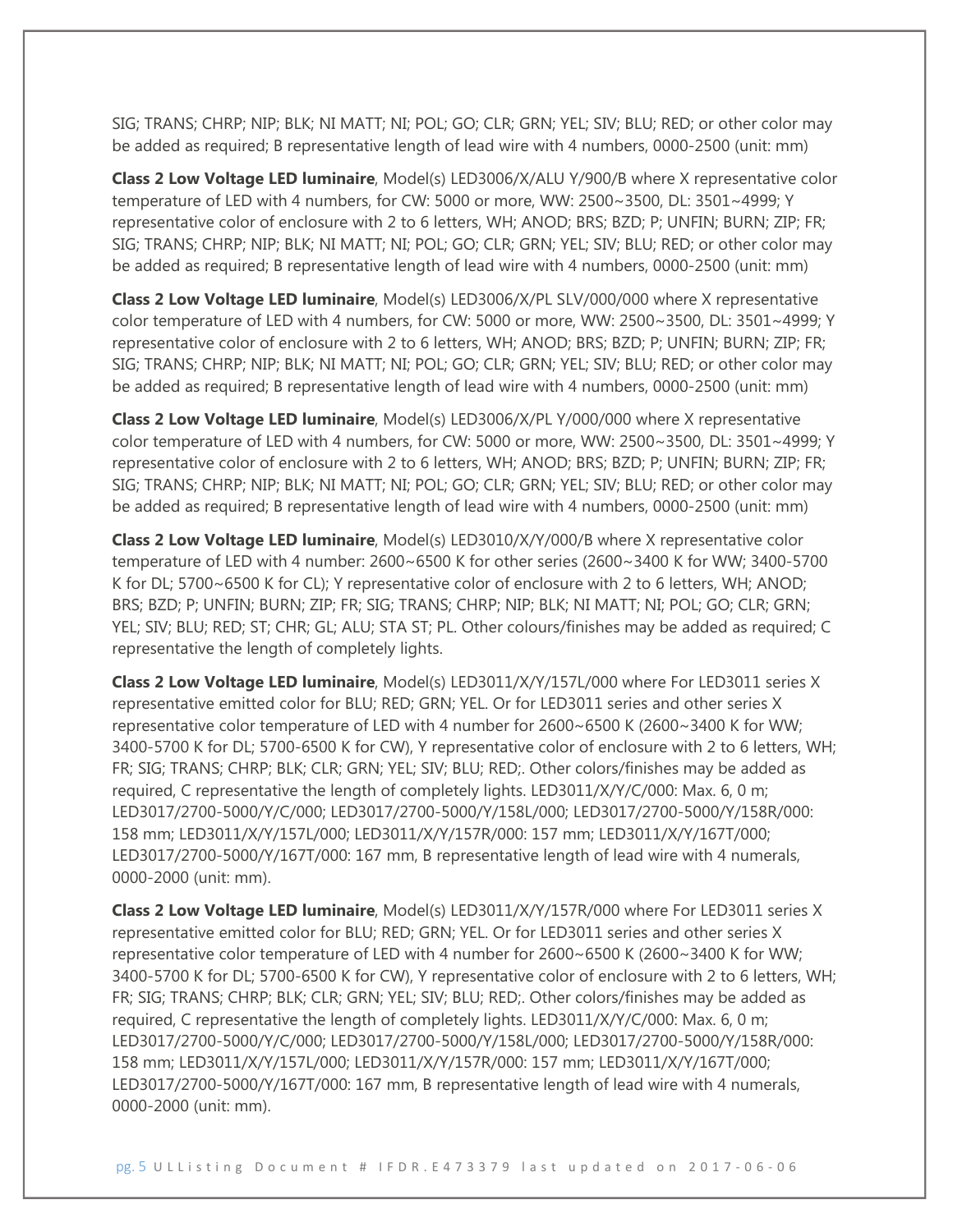**Class 2 Low Voltage LED luminaire**, Model(s) LED3011/X/Y/167T/000 where For LED3011 series X representative emitted color for BLU; RED; GRN; YEL. Or for LED3011 series and other series X representative color temperature of LED with 4 number for 2600~6500 K (2600~3400 K for WW; 3400-5700 K for DL; 5700-6500 K for CW), Y representative color of enclosure with 2 to 6 letters, WH; FR; SIG; TRANS; CHRP; BLK; CLR; GRN; YEL; SIV; BLU; RED;. Other colors/finishes may be added as required, C representative the length of completely lights. LED3011/X/Y/C/000: Max. 6, 0 m; LED3017/2700-5000/Y/C/000; LED3017/2700-5000/Y/158L/000; LED3017/2700-5000/Y/158R/000: 158 mm; LED3011/X/Y/157L/000; LED3011/X/Y/157R/000: 157 mm; LED3011/X/Y/167T/000; LED3017/2700-5000/Y/167T/000: 167 mm, B representative length of lead wire with 4 numerals, 0000-2000 (unit: mm).

**Class 2 Low Voltage LED luminaire**, Model(s) LED3011/X/Y/C/000 where For LED3011 series X representative emitted color for BLU; RED; GRN; YEL. Or for LED3011 series and other series X representative color temperature of LED with 4 number for 2600~6500 K (2600~3400 K for WW; 3400-5700 K for DL; 5700-6500 K for CW), Y representative color of enclosure with 2 to 6 letters, WH; FR; SIG; TRANS; CHRP; BLK; CLR; GRN; YEL; SIV; BLU; RED;. Other colors/finishes may be added as required, C representative the length of completely lights. LED3011/X/Y/C/000: Max. 6, 0 m; LED3017/2700-5000/Y/C/000; LED3017/2700-5000/Y/158L/000; LED3017/2700-5000/Y/158R/000: 158 mm; LED3011/X/Y/157L/000; LED3011/X/Y/157R/000: 157 mm; LED3011/X/Y/167T/000; LED3017/2700-5000/Y/167T/000: 167 mm, B representative length of lead wire with 4 numerals, 0000-2000 (unit: mm).

**Class 2 Low Voltage LED luminaire**, Model(s) LED3013/X/Y/C/B where X representative color temperature of LED with 4 number for 2600~6500 K (2600~3400 K for WW; 3400-5700 K for DL; 5700-6500 K for CW) ,Y representative color of enclosure with 2 to 6 letters, WH; FR; SIG; TRANS; CHRP; BLK; CLR; GRN; YEL; SIV; BLU; RED;. Other colors/finishes may be added as required, C representative the length of completely lights. LED3013/X/Y/C/B: Max. 4, 6 m; LED3015/X/Y/C/B: Max. 5 m, B representative length of lead wire with 4 numerals, 0000-2000 (unit: mm).

**Class 2 Low Voltage LED luminaire**, Model(s) LED3015/X/Y/C/B where X representative color temperature of LED with 4 number for 2600~6500 K (2600~3400 K for WW; 3400-5700 K for DL; 5700-6500 K for CW) ,Y representative color of enclosure with 2 to 6 letters, WH; FR; SIG; TRANS; CHRP; BLK; CLR; GRN; YEL; SIV; BLU; RED;. Other colors/finishes may be added as required, C representative the length of completely lights. LED3013/X/Y/C/B: Max. 4, 6 m; LED3015/X/Y/C/B: Max. 5 m, B representative length of lead wire with 4 numerals, 0000-2000 (unit: mm).

**Class 2 Low Voltage LED luminaire**, Model(s) LED3017/2700 5000/Y/158L/000 where For LED3011 series X representative emitted color for BLU; RED; GRN; YEL. Or for LED3011 series and other series X representative color temperature of LED with 4 number for 2600~6500 K (2600~3400 K for WW; 3400-5700 K for DL; 5700-6500 K for CW), Y representative color of enclosure with 2 to 6 letters, WH; FR; SIG; TRANS; CHRP; BLK; CLR; GRN; YEL; SIV; BLU; RED;. Other colors/finishes may be added as required, C representative the length of completely lights. LED3011/X/Y/C/000: Max. 6, 0 m; LED3017/2700-5000/Y/C/000; LED3017/2700-5000/Y/158L/000; LED3017/2700-5000/Y/158R/000: 158 mm; LED3011/X/Y/157L/000; LED3011/X/Y/157R/000: 157 mm; LED3011/X/Y/167T/000; LED3017/2700-5000/Y/167T/000: 167 mm, B representative length of lead wire with 4 numerals, 0000-2000 (unit: mm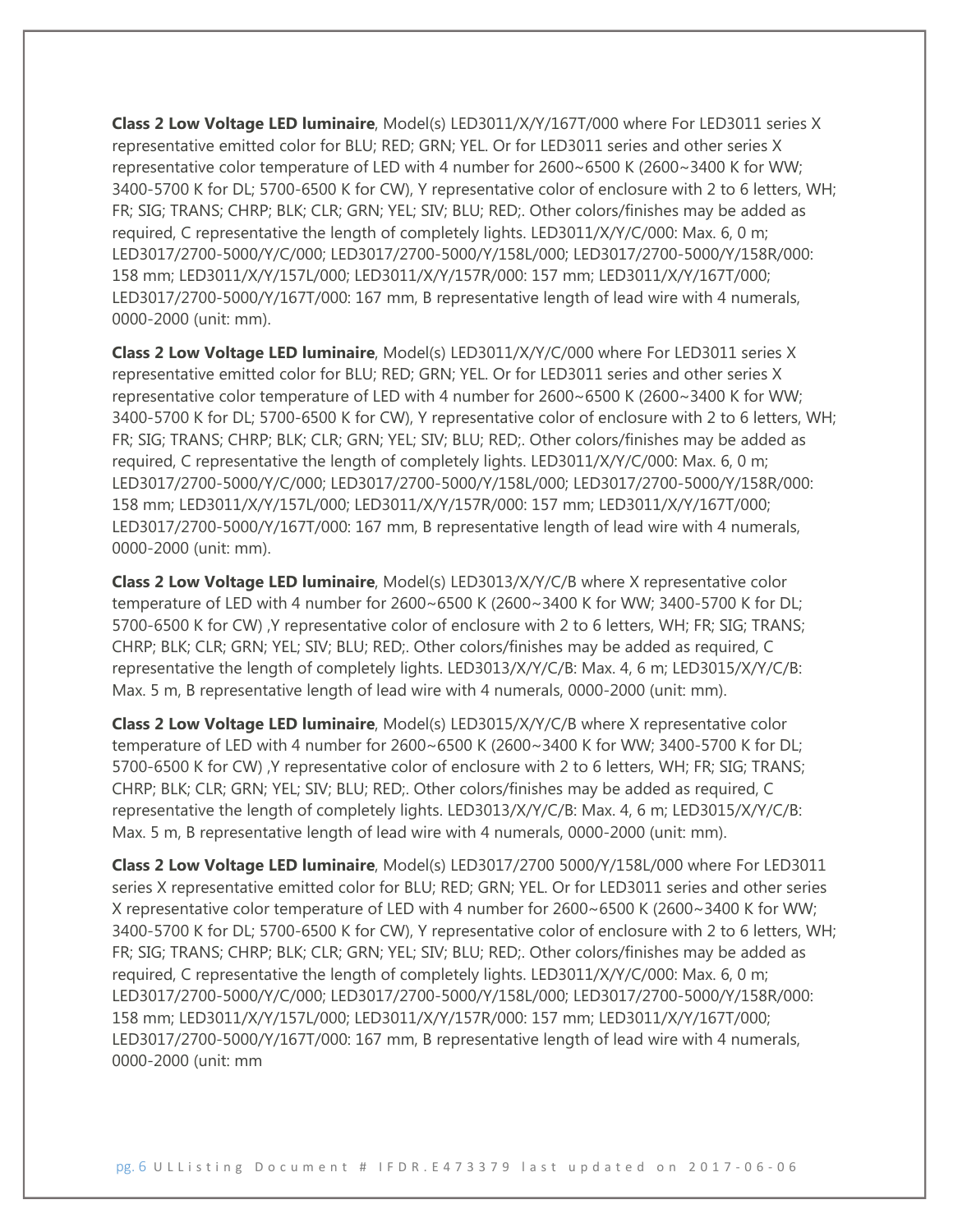**Class 2 Low Voltage LED luminaire**, Model(s) LED3017/2700 5000/Y/C/000 where For LED3011 series X representative emitted color for BLU; RED; GRN; YEL. Or for LED3011 series and other series X representative color temperature of LED with 4 number for 2600~6500 K (2600~3400 K for WW; 3400-5700 K for DL; 5700-6500 K for CW), Y representative color of enclosure with 2 to 6 letters, WH; FR; SIG; TRANS; CHRP; BLK; CLR; GRN; YEL; SIV; BLU; RED;. Other colors/finishes may be added as required, C representative the length of completely lights. LED3011/X/Y/C/000: Max. 6, 0 m; LED3017/2700-5000/Y/C/000; LED3017/2700-5000/Y/158L/000; LED3017/2700-5000/Y/158R/000: 158 mm; LED3011/X/Y/157L/000; LED3011/X/Y/157R/000: 157 mm; LED3011/X/Y/167T/000; LED3017/2700-5000/Y/167T/000: 167 mm, B representative length of lead wire with 4 numerals, 0000-2000 (unit: mm

**Class 2 Low Voltage LED luminaire**, Model(s) LED3017/2700-5000/Y/167T/000 where For LED3011 series X representative emitted color for BLU; RED; GRN; YEL. Or for LED3011 series and other series X representative color temperature of LED with 4 number for 2600~6500 K (2600~3400 K for WW; 3400-5700 K for DL; 5700-6500 K for CW), Y representative color of enclosure with 2 to 6 letters, WH; FR; SIG; TRANS; CHRP; BLK; CLR; GRN; YEL; SIV; BLU; RED;. Other colors/finishes may be added as required, C representative the length of completely lights. LED3011/X/Y/C/000: Max. 6, 0 m; LED3017/2700-5000/Y/C/000; LED3017/2700-5000/Y/158L/000; LED3017/2700-5000/Y/158R/000: 158 mm; LED3011/X/Y/157L/000; LED3011/X/Y/157R/000: 157 mm; LED3011/X/Y/167T/000; LED3017/2700-5000/Y/167T/000: 167 mm, B representative length of lead wire with 4 numerals, 0000-2000 (unit: mm).

**Class 2 Low Voltage LED luminaire**, Model(s) LED3020/X/Y/C/B where X representative color temperature of LED with 4 number: 2600~6500 K for other series (2600~3400 K for WW; 3400-5700 K for DL; 5700~6500 K for CL); Y representative color of enclosure with 2 to 6 letters, WH; ANOD; BRS; BZD; P; UNFIN; BURN; ZIP; FR; SIG; TRANS; CHRP; NIP; BLK; NI MATT; NI; POL; GO; CLR; GRN; YEL; SIV; BLU; RED; ST; CHR; GL; ALU; STA ST; PL. Other colours/finishes may be added as required; C representative the length of completely lights. max. 1112mm; B representative length of lead wire with 4 numerals, 0000-2000 (unit: mm)

**Class 2 Low Voltage LED luminaire**, Model(s) LED4003/VX/PL Y/000/B where X representative color temperature of LED with 4 numbers, for CW: 5000 or more, WW: 2500~3500, DL: 3501~4999; Y representative color of enclosure with 2 to 6 letters, WH; ANOD; BRS; BZD; P; UNFIN; BURN; ZIP; FR; SIG; TRANS; CHRP; NIP; BLK; NI MATT; NI; POL; GO; CLR; GRN; YEL; SIV; BLU; RED; or other color may be added as required; B representative length of lead wire with 4 numbers, 0000-2500 (unit: mm)

**Class 2 Low Voltage LED luminaire**, Model(s) LED4004/X/PL Y/000/B where X representative color temperature of LED with 4 numbers, for CW: 5000 or more, WW: 2500~3500, DL: 3501~4999; Y representative color of enclosure with 2 to 6 letters, WH; ANOD; BRS; BZD; P; UNFIN; BURN; ZIP; FR; SIG; TRANS; CHRP; NIP; BLK; NI MATT; NI; POL; GO; CLR; GRN; YEL; SIV; BLU; RED; or other color may be added as required; B representative length of lead wire with 4 numbers, 0000-2500 (unit: mm)

**Class 2 Low Voltage LED luminaire**, Model(s) LED4005/X/PL Y/000/B where X representative color temperature of LED with 4 numbers, for CW: 5000 or more, WW: 2500~3500, DL: 3501~4999; Y representative color of enclosure with 2 to 6 letters, WH; ANOD; BRS; BZD; P; UNFIN; BURN; ZIP; FR; SIG; TRANS; CHRP; NIP; BLK; NI MATT; NI; POL; GO; CLR; GRN; YEL; SIV; BLU; RED; or other color may be added as required; B representative length of lead wire with 4 numbers, 0000-2500 (unit: mm)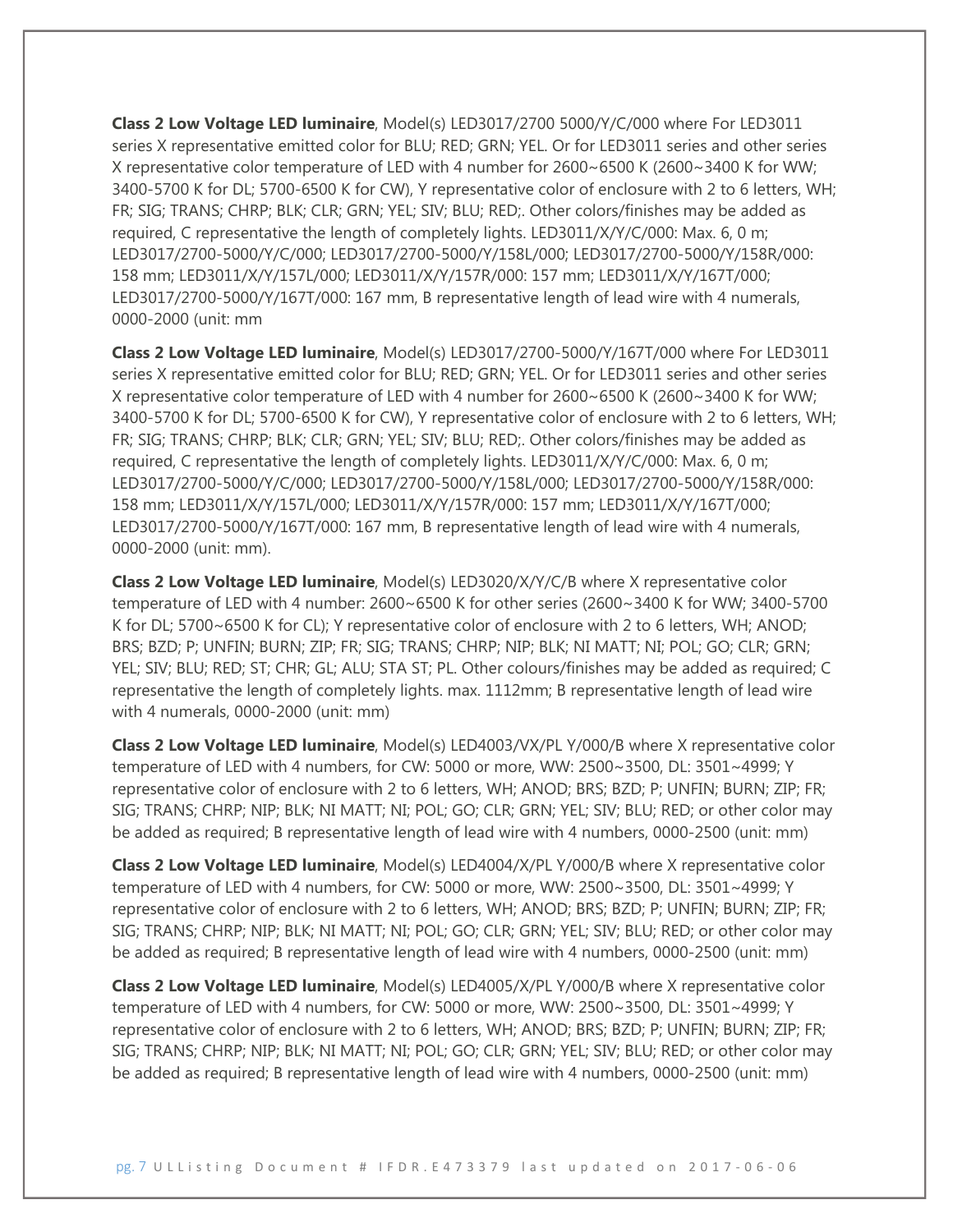**Class 2 Low Voltage LED luminaire**, Model(s) LED4006/X/PL Y/000/B where X representative color temperature of LED with 4 numbers, for CW: 5000 or more, WW: 2500~3500, DL: 3501~4999; Y representative color of enclosure with 2 to 6 letters, WH; ANOD; BRS; BZD; P; UNFIN; BURN; ZIP; FR; SIG; TRANS; CHRP; NIP; BLK; NI MATT; NI; POL; GO; CLR; GRN; YEL; SIV; BLU; RED; or other color may be added as required; B representative length of lead wire with 4 numbers, 0000-2500 (unit: mm)

**Class 2 Low Voltage LED luminaire**, Model(s) LED4007/X/PL Y/000/B wher X representative color temperature of LED with 4 numbers, for CW: 5000 or more, WW: 2500~3500, DL: 3501~4999; Y representative color of enclosure with 2 to 6 letters, WH; ANOD; BRS; BZD; P; UNFIN; BURN; ZIP; FR; SIG; TRANS; CHRP; NIP; BLK; NI MATT; NI; POL; GO; CLR; GRN; YEL; SIV; BLU; RED; or other color may be added as required; B representative length of lead wire with 4 numbers, 0000-2500 (unit: mm)

**Class 2 Low Voltage LED luminaire**, Model(s) LED4009/X/ALU Y/000/B where X representative color temperature of LED with 4 numbers, for CW: 5000 or more, WW: 2500~3500, DL: 3501~4999; Y representative color of enclosure with 2 to 6 letters, WH; ANOD; BRS; BZD; P; UNFIN; BURN; ZIP; FR; SIG; TRANS; CHRP; NIP; BLK; NI MATT; NI; POL; GO; CLR; GRN; YEL; SIV; BLU; RED; or other color may be added as required; B representative length of lead wire with 4 numbers, 0000-2500 (unit: mm)

**Class 2 Low Voltage LED luminaire**, Model(s) LED4012/X/Y/000/B where X representative color temperature of LED with 4 number: 2600~6500 K for other series (2600~3400 K for WW; 3400-5700 K for DL; 5700~6500 K for CL); Y representative color of enclosure with 2 to 6 letters, WH; ANOD; BRS; BZD; P; UNFIN; BURN; ZIP; FR; SIG; TRANS; CHRP; NIP; BLK; NI MATT; NI; POL; GO; CLR; GRN; YEL; SIV; BLU; RED; ST; CHR; GL; ALU; STA ST; PL. Other colours/finishes may be added as required; C representative the length of completely lights.

**Class 2 Low Voltage LED luminaire**, Model(s) LED4014/X/Y/000/B where X representative color temperature of LED with 4 number: 2600~6500 K for other series (2600~3400 K for WW; 3400-5700 K for DL; 5700~6500 K for CL); Y representative color of enclosure with 2 to 6 letters, WH; ANOD; BRS; BZD; P; UNFIN; BURN; ZIP; FR; SIG; TRANS; CHRP; NIP; BLK; NI MATT; NI; POL; GO; CLR; GRN; YEL; SIV; BLU; RED; ST; CHR; GL; ALU; STA ST; PL. Other colours/finishes may be added as required; C representative the length of completely lights.

**LED Low-Voltage Luminaires**, Model(s) LED3027/2700-5000/Y/000/B Where Y representative color of enclosure with 2 to 6 letters, WH; ANOD; BRS; BZD; P; UNFIN; BURN; ZIP; FR; SIG; TRANS; CHRP; NIP; BLK; NI MATT; NI; POL; GO; CLR; GRN; YEL; SIV; BLU; RED; or other color may be added as required; B representative length of lead wire with 4 numbers 0000-2000 (unit: mm).

**LED Low-Voltage Luminaires, Recess-mounted cabinet, Class 2 Luminaires**, Model(s) LED2047/X/Y/C/B, LED2048/X/Y/C/B, LED3038/X/Y/C/B, LED3039/X/Y/C/B

**LED Low-Voltage Luminaires, Surface Mounted, Class 2 Luminaires**, Model(s) LED2041/X/Y/C/B Where X representative color temperature of LED with 4 numbers for CW: 5000 or more, WW: 2500~3500 and DL: 3501~4999; Y representative color of enclosure with 2 to 6 letters, WH; ANOD; BRS; BZD; P; UNFIN; BURN; ZIP; FR; SIG; TRANS; CHRP; NIP; BLK; NI MATT; NI; POL; GO; CLR; GRN; YEL; SIV; BLU; RED; or other color may be added as required; C representative length of product with 3 or 4 number (unit: mm), 000-5000; B representative length of lead wire with 4 number 0000-2000 (unit: mm)

**LED Low-Voltage Luminaires, Surface Mounted, Class 2 Luminaires**, Model(s) LED2042/X/Y/C/B Where X representative color temperature of LED with 4 numbers for CW: 5000 or more, WW: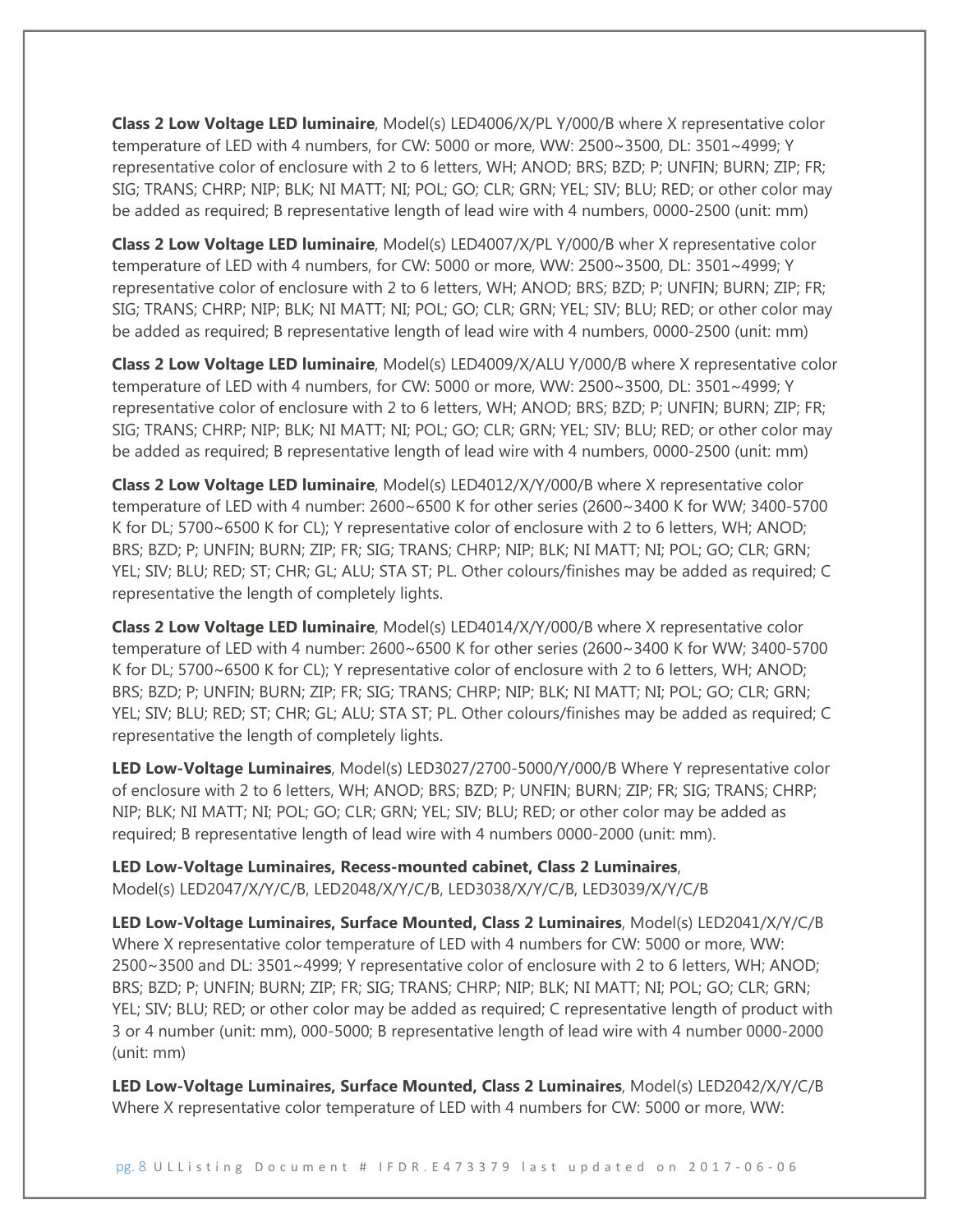2500~3500 and DL: 3501~4999; Y representative color of enclosure with 2 to 6 letters, WH; ANOD; BRS; BZD; P; UNFIN; BURN; ZIP; FR; SIG; TRANS; CHRP; NIP; BLK; NI MATT; NI; POL; GO; CLR; GRN; YEL; SIV; BLU; RED; or other color may be added as required; C representative length of product with 3 or 4 number (unit: mm), 000-5000; B representative length of lead wire with 4 number 0000-2000 (unit: mm)

#### **LED Low-Voltage Luminaires, Surface Mounted, Class 2 Luminaires**,

Model(s) LED2050/X/Y/C/B, LED2051/X/Y/C/B, LED3028/X/Y/C/B(@)

**LED Low-Voltage Luminaires, Surface Mounted, Class 2 Luminaires**, Model(s) LED3030/X/Y/C/B Where X representative color temperature of LED with 4 numbers for CW: 5000 or more, WW: 2500~3500 and DL: 3501~4999; Y representative color of enclosure with 2 to 6 letters, WH; ANOD; BRS; BZD; P; UNFIN; BURN; ZIP; FR; SIG; TRANS; CHRP; NIP; BLK; NI MATT; NI; POL; GO; CLR; GRN; YEL; SIV; BLU; RED; or other color may be added as required; C representative length of product with 3 or 4 number (unit: mm), 000-5000; B representative length of lead wire with 4 number 0000-2000 (unit: mm)

**LED Low-Voltage Luminaires, Surface Mounted, Class 2 Luminaires**, Model(s) LED3031/X/Y/C/B Where X representative color temperature of LED with 4 numbers for CW: 5000 or more, WW: 2500~3500 and DL: 3501~4999; Y representative color of enclosure with 2 to 6 letters, WH; ANOD; BRS; BZD; P; UNFIN; BURN; ZIP; FR; SIG; TRANS; CHRP; NIP; BLK; NI MATT; NI; POL; GO; CLR; GRN; YEL; SIV; BLU; RED; or other color may be added as required; C representative length of product with 3 or 4 number (unit: mm), 000-5000; B representative length of lead wire with 4 number 0000-2000 (unit: mm)

**LED Low-Voltage Luminaires, Surface Mounted, Class 2 Luminaires**, Model(s) LED3032/X/Y/C/B Where X representative color temperature of LED with 4 numbers for CW: 5000 or more, WW: 2500~3500 and DL: 3501~4999; Y representative color of enclosure with 2 to 6 letters, WH; ANOD; BRS; BZD; P; UNFIN; BURN; ZIP; FR; SIG; TRANS; CHRP; NIP; BLK; NI MATT; NI; POL; GO; CLR; GRN; YEL; SIV; BLU; RED; or other color may be added as required; C representative length of product with 3 or 4 number (unit: mm), 000-5000; B representative length of lead wire with 4 number 0000-2000 (unit: mm)

### **LED Low-Voltage Luminaires, Surface Mounted, Class 2 Luminaires**,

Model(s) LED3035/X/Y/C/B, LED3036/X/Y/C/B

**LED Low-Voltage Luminaires, Surface Mounted, Class 2 Luminaires, Models**,

Model(s) LED2029/X/Y/C/B(@), LED2030/X/Y/C/B(@), LED2037/X/Y/C/B(@), LED2043/X/Y/C/B(@), LE D2045/X/Y/C/B(@)

**LED Low-Voltage Luminaires, Undercabinet-Mounted, Class 2 Luminaires**,

Model(s) LED2022/X/Y/C/B(@), LED2023/X/Y/C/B(@), LED2025/X/Y/C/B(@), LED2026/X/Y/C/B(@), LE D2027/X/Y/C/B(@), LED2032/X/Y/C/B(@), LED2033/X/Y/C/B(@), LED2034/X/Y/C/B(@), LED2035/X/Y/ C/B(@), LED2036/X/Y/C/B(@), LED2039/X/Y/C/B(@), LED2040/X/Y/C/B(@), LED3021/X/Y/C/B(@), LED 3022/X/Y/C/B(@), LED3023/X/Y/C/B(@), LED3024/X/Y/C/B(@), LED3025/X/Y/C/B(@)

**Low Voltage LED luminaire**, Model(s) LED2013/RED/Y/C/B where X representative color temperature of LED with 4 numbers for CW: 5000 or more, WW: 2500~3500 and DL: 3501~4999; Y representative color of enclosure with 2 to 6 letters, WH; ANOD; BRS; BZD; P; UNFIN; BURN; ZIP; FR; SIG; TRANS; CHRP; NIP; BLK; NI MATT; NI; POL; GO; CLR; GRN; YEL; SIV; BLU; RED; or other color may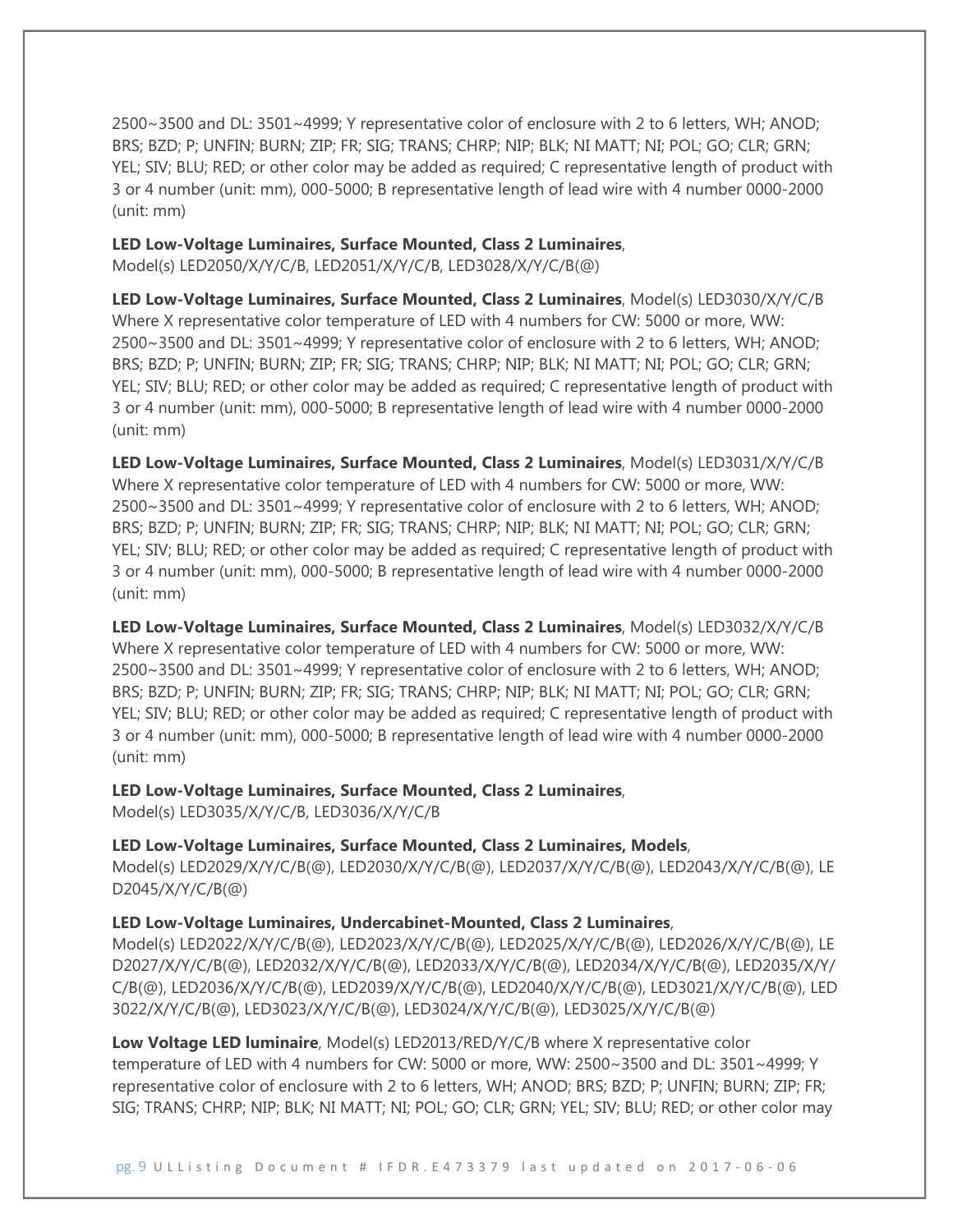be added as required; B representative length of lead wire with 4 number 0000-2000 (unit: mm); C representative length of product with 4 number (unit: mm),0000-5000

**Low Voltage LED luminaire**, Model(s) LED2013/X/Y/C/B where X representative color temperature of LED with 4 numbers for CW: 5000 or more, WW: 2500~3500 and DL: 3501~4999; Y representative color of enclosure with 2 to 6 letters, WH; ANOD; BRS; BZD; P; UNFIN; BURN; ZIP; FR; SIG; TRANS; CHRP; NIP; BLK; NI MATT; NI; POL; GO; CLR; GRN; YEL; SIV; BLU; RED; or other color may be added as required; B representative length of lead wire with 4 number 0000-2000 (unit: mm); C representative length of product with 4 number (unit: mm),0000-5000

**Low Voltage LED luminaire**, Model(s) LED2014/RGB/Y/C/B where X representative color temperature of LED with 4 numbers for CW: 5000 or more, WW: 2500~3500 and DL: 3501~4999; Y representative color of enclosure with 2 to 6 letters, WH; ANOD; BRS; BZD; P; UNFIN; BURN; ZIP; FR; SIG; TRANS; CHRP; NIP; BLK; NI MATT; NI; POL; GO; CLR; GRN; YEL; SIV; BLU; RED; or other color may be added as required; B representative length of lead wire with 4 number 0000-2000 (unit: mm); C representative length of product with 4 number (unit: mm),0000-5000

**Low Voltage LED luminaire**, Model(s) LED2015/RED/Y/C/B where X representative color temperature of LED with 4 numbers for CW: 5000 or more, WW: 2500~3500 and DL: 3501~4999; Y representative color of enclosure with 2 to 6 letters, WH; ANOD; BRS; BZD; P; UNFIN; BURN; ZIP; FR; SIG; TRANS; CHRP; NIP; BLK; NI MATT; NI; POL; GO; CLR; GRN; YEL; SIV; BLU; RED; or other color may be added as required; B representative length of lead wire with 4 number 0000-2000 (unit: mm); C representative length of product with 4 number (unit: mm), 0000-3000

**Low Voltage LED luminaire**, Model(s) LED2015/X/Y/C/B where X representative color temperature of LED with 4 numbers for CW: 5000 or more, WW: 2500~3500 and DL: 3501~4999; Y representative color of enclosure with 2 to 6 letters, WH; ANOD; BRS; BZD; P; UNFIN; BURN; ZIP; FR; SIG; TRANS; CHRP; NIP; BLK; NI MATT; NI; POL; GO; CLR; GRN; YEL; SIV; BLU; RED; or other color may be added as required; B representative length of lead wire with 4 number 0000-2000 (unit: mm); C representative length of product with 4 number (unit: mm), 0000-3000

**Low Voltage LED luminaire**, Model(s) LED2016/RGB/Y/C/B where X representative color temperature of LED with 4 numbers for CW: 5000 or more, WW: 2500~3500 and DL: 3501~4999; Y representative color of enclosure with 2 to 6 letters, WH; ANOD; BRS; BZD; P; UNFIN; BURN; ZIP; FR; SIG; TRANS; CHRP; NIP; BLK; NI MATT; NI; POL; GO; CLR; GRN; YEL; SIV; BLU; RED; or other color may be added as required; B representative length of lead wire with 4 number 0000-2000 (unit: mm); C representative length of product with 4 number (unit: mm), 0000-3000

Low Voltage LED luminaire, Model(s) LED2020/X/Y/000/B where X representative emitted color temperature of LED with 4 number: 2600~6500 K for LED2020 series (2600~3400 K for WW; 3400- 5700 K for DL; 5700~6500 K for CL); Y representative color of enclosure with 2 to 6 letters, WH; ANOD; BRS; BZD; P; UNFIN; BURN; ZIP; FR; SIG; TRANS; CHRP; NIP; BLK; NI MATT; NI; POL; GO; CLR; GRN; YEL; SIV; BLU; RED; ST; CHR; GL; ALU; STA ST; PL. Other colors /finishes may be added as required; B representative length of lead wire with 4 numerals

**Low Voltage LED luminaire**, Model(s) LED4016/X/Y/000/B where X representative emitted color temperature of LED with 4 number: 2600~4000 K for LED4016 series; Y representative color of enclosure with 2 to 6 letters, WH; ANOD; BRS; BZD; P; UNFIN; BURN; ZIP; FR; SIG; TRANS; CHRP; NIP; BLK; NI MATT; NI; POL; GO; CLR; GRN; YEL; SIV; BLU; RED; ST; CHR; GL; ALU; STA ST; PL. Other colors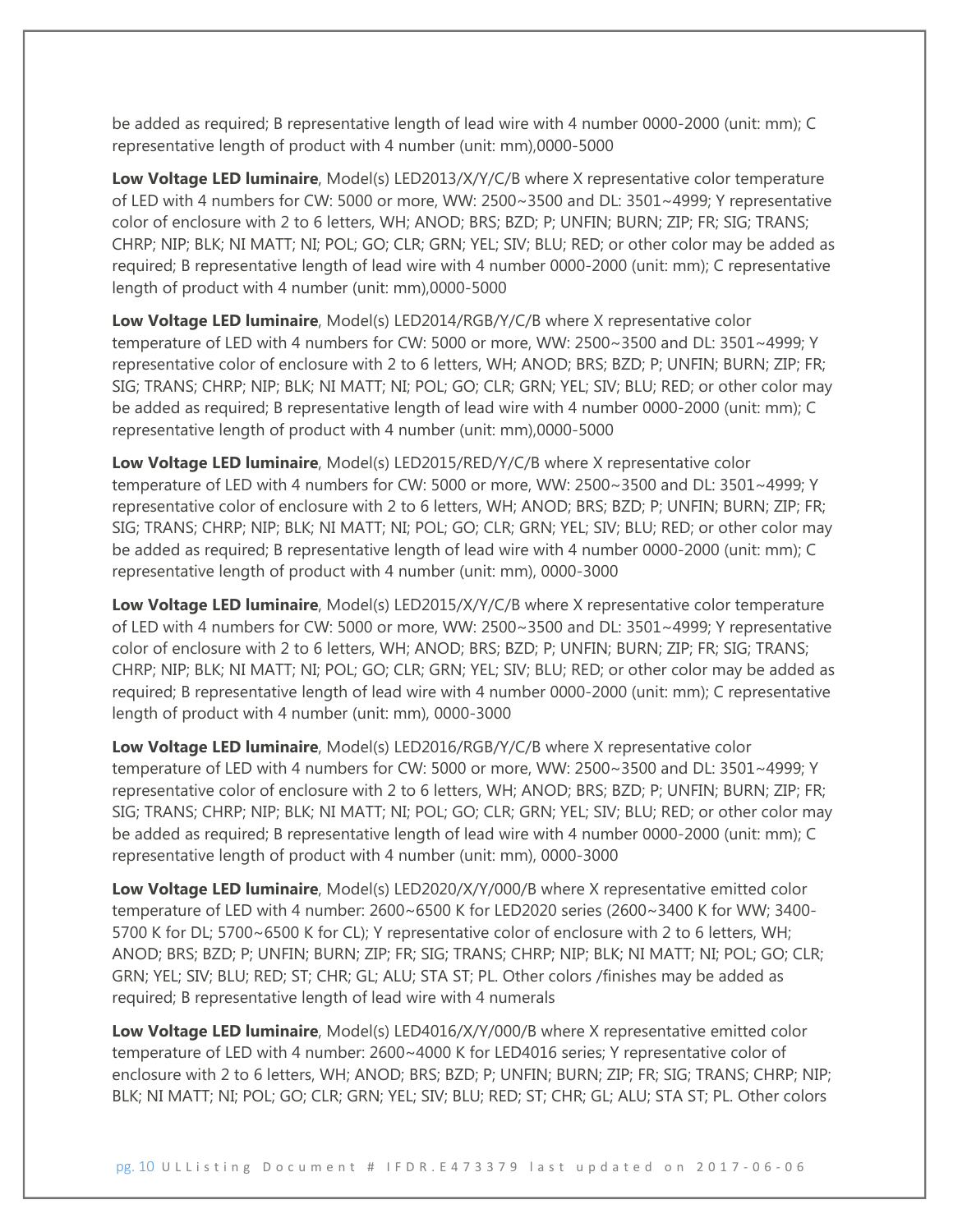/finishes may be added as required; B representative length of lead wire with 4 numerals, 0000-2000 (unit: mm)

**Low-voltage LED luminaire**, Model(s) LED2019/X/Y/000/B where X representative color temperature of LED with 4 number: 2600~6500 K for other series (2600~3400 K for WW; 3400-5700 K for DL; 5700~6500 K for CL); Y representative color of enclosure with 2 to 6 letters, WH; ANOD; BRS; BZD; P; UNFIN; BURN; ZIP; FR; SIG; TRANS; CHRP; NIP; BLK; NI MATT; NI; POL; GO; CLR; GRN; YEL; SIV; BLU; RED; ST; CHR; GL; ALU; STA ST; PL. Other colours/finishes may be added as required; B representative length of lead wire with 4 numerals, 0000-2000 (unit: mm).

**Low-voltage LED luminaire**, Model(s) LED2021/X/Y/562/B where X representative color temperature of LED with 4 number: 2600~6500 K for other series (2600~3400 K for WW; 3400-5700 K for DL; 5700~6500 K for CL); Y representative color of enclosure with 2 to 6 letters, WH; ANOD; BRS; BZD; P; UNFIN; BURN; ZIP; FR; SIG; TRANS; CHRP; NIP; BLK; NI MATT; NI; POL; GO; CLR; GRN; YEL; SIV; BLU; RED; ST; CHR; GL; ALU; STA ST; PL. Other colours/finishes may be added as required; B representative length of lead wire with 4 numerals, 0000-2000.

**Low-voltage LED luminaire**, Model(s) LED2021/X/Y/862/B where X representative color temperature of LED with 4 number: 2600~6500 K for other series (2600~3400 K for WW; 3400-5700 K for DL; 5700~6500 K for CL); Y representative color of enclosure with 2 to 6 letters, WH; ANOD; BRS; BZD; P; UNFIN; BURN; ZIP; FR; SIG; TRANS; CHRP; NIP; BLK; NI MATT; NI; POL; GO; CLR; GRN; YEL; SIV; BLU; RED; ST; CHR; GL; ALU; STA ST; PL. Other colours/finishes may be added as required; B representative length of lead wire with 4 numerals, 0000-2000.

**Low-voltage LED luminaire**, Model(s) LED2021/X/Y1162/B where X representative color temperature of LED with 4 number: 2600~6500 K for other series (2600~3400 K for WW; 3400-5700 K for DL; 5700~6500 K for CL); Y representative color of enclosure with 2 to 6 letters, WH; ANOD; BRS; BZD; P; UNFIN; BURN; ZIP; FR; SIG; TRANS; CHRP; NIP; BLK; NI MATT; NI; POL; GO; CLR; GRN; YEL; SIV; BLU; RED; ST; CHR; GL; ALU; STA ST; PL. Other colours/finishes may be added as required; B representative length of lead wire with 4 numerals, 0000-2000.

**Low-voltage LED luminaire**, Model(s) LED3009/X/Y/00/B where X representative color temperature of LED with 4 number: 2600~6500 K for other series (2600~3400 K for WW; 3400-5700 K for DL; 5700~6500 K for CL); Y representative color of enclosure with 2 to 6 letters, WH; ANOD; BRS; BZD; P; UNFIN; BURN; ZIP; FR; SIG; TRANS; CHRP; NIP; BLK; NI MATT; NI; POL; GO; CLR; GRN; YEL; SIV; BLU; RED; ST; CHR; GL; ALU; STA ST; PL. Other colours/finishes may be added as required; B representative length of lead wire with 4 numerals, 0000-2000.

**Low-voltage LED luminaire**, Model(s) LED3009/X/Y/IR/B where X representative color temperature of LED with 4 number: 2600~6500 K for other series (2600~3400 K for WW; 3400-5700 K for DL; 5700~6500 K for CL); Y representative color of enclosure with 2 to 6 letters, WH; ANOD; BRS; BZD; P; UNFIN; BURN; ZIP; FR; SIG; TRANS; CHRP; NIP; BLK; NI MATT; NI; POL; GO; CLR; GRN; YEL; SIV; BLU; RED; ST; CHR; GL; ALU; STA ST; PL. Other colours/finishes may be added as required; B representative length of lead wire with 4 numerals, 0000-2000.

**Low-voltage LED luminaire**, Model(s) LED3018/X/Y/450/REC/B where X representative color temperature of LED with 4 number: 2600~6500 K for other series (2600~3400 K for WW; 3400-5700 K for DL; 5700~6500 K for CL); Y representative color of enclosure with 2 to 6 letters, WH; ANOD; BRS; BZD; P; UNFIN; BURN; ZIP; FR; SIG; TRANS; CHRP; NIP; BLK; NI MATT; NI; POL; GO; CLR; GRN;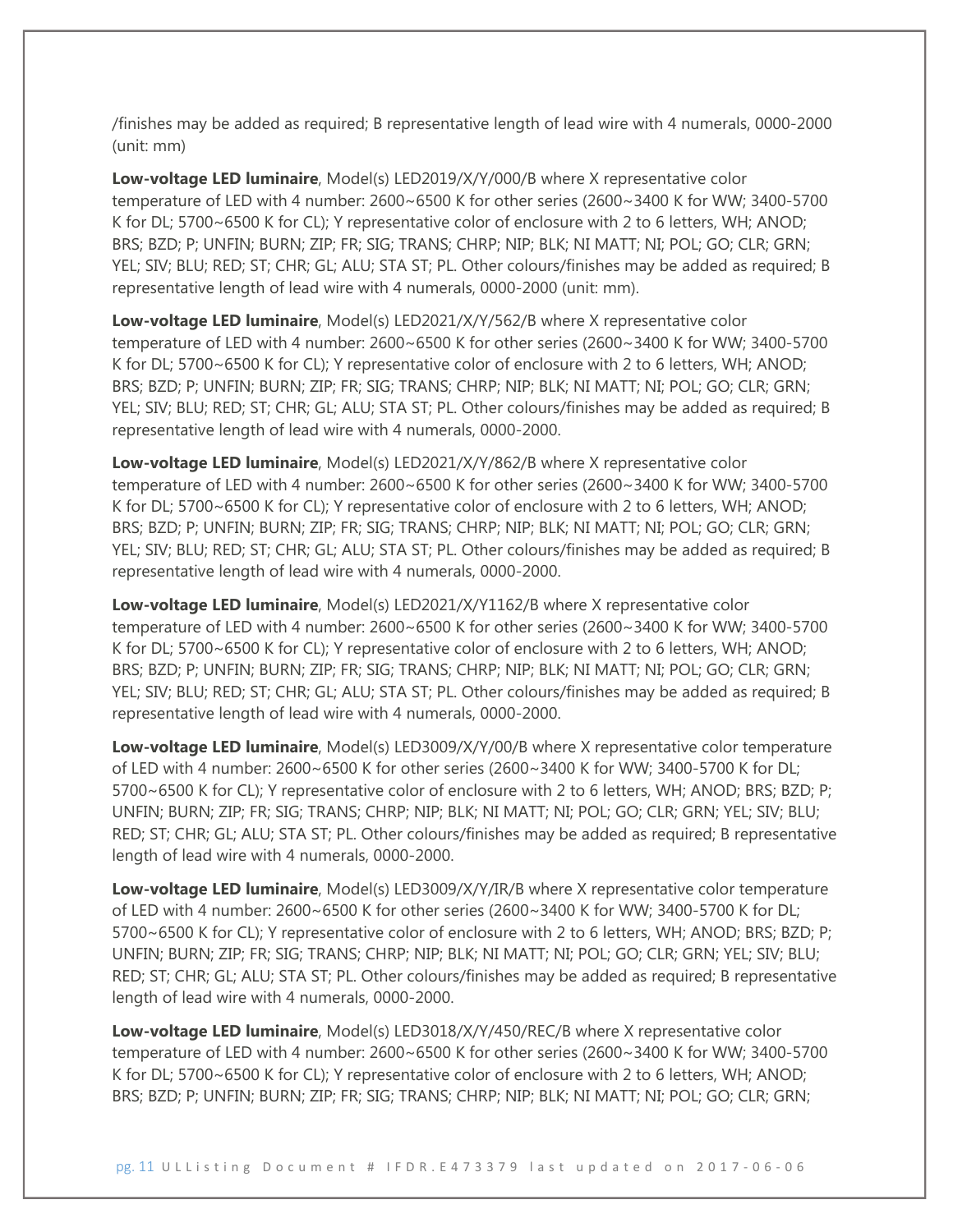YEL; SIV; BLU; RED; ST; CHR; GL; ALU; STA ST; PL. Other colours/finishes may be added as required; B representative length of lead wire with 4 numerals, 0000-2000 (unit: mm).

**Low-voltage LED luminaire**, Model(s) LED3018/X/Y/450/SUR/B where X representative color temperature of LED with 4 number: 2600~6500 K for other series (2600~3400 K for WW; 3400-5700 K for DL; 5700~6500 K for CL); Y representative color of enclosure with 2 to 6 letters, WH; ANOD; BRS; BZD; P; UNFIN; BURN; ZIP; FR; SIG; TRANS; CHRP; NIP; BLK; NI MATT; NI; POL; GO; CLR; GRN; YEL; SIV; BLU; RED; ST; CHR; GL; ALU; STA ST; PL. Other colours/finishes may be added as required; B representative length of lead wire with 4 numerals, 0000-2000 (unit: mm).

**Low-voltage LED luminaire**, Model(s) LED3019/X/Y/C/B where X representative color temperature of LED with 4 number: 2600~4000 K for LED3019 series; 2600~6500 K for other series (2600~3400 K for WW; 3400-5700 K for DL; 5700~6500 K for CL); Y representative color of enclosure with 2 to 6 letters, WH; ANOD; BRS; BZD; P; UNFIN; BURN; ZIP; FR; SIG; TRANS; CHRP; NIP; BLK; NI MATT; NI; POL; GO; CLR; GRN; YEL; SIV; BLU; RED; ST; CHR; GL; ALU; STA ST; PL. Other colors/finishes may be added as required; C representative the length of completely lights. Max. 1112 mm for Model LED3019/X/Y/C/B; B representative length of lead wire with 4 numerals, 0000-2000 (unit: mm).

**Low-voltage LED luminaire**, Model(s) LED3021/X/Y/C/B/REC where X representative emitted color or color temperature with 2-3 alphabetical letters; Y representative color of enclosure with 2 to 6 alphabetical letters; C representative the length of completely lights with 3-4 numerals; B representative length of lead wire with 4 numerals.

**Low-voltage LED luminaire**, Model(s) LED4010/X/Y/S/Z/B where X representative color temperature of LED with 4 number: 2600~6500 K for other series (2600~3400 K for WW; 3400-5700 K for DL; 5700~6500 K for CL); Y representative color of enclosure with 2 to 6 letters, WH; ANOD; BRS; BZD; P; UNFIN; BURN; ZIP; FR; SIG; TRANS; CHRP; NIP; BLK; NI MATT; NI; POL; GO; CLR; GRN; YEL; SIV; BLU; RED; ST; CHR; GL; ALU; STA ST; PL. Other colours/finishes may be added as required; B representative length of lead wire with 4 numerals, 0000-2000 (unit: mm); S representative the stackable LED light quantity: Max 8 Pcs; Z representative the spacer quantity: Max 4 Pcs.

**Low-voltage LED luminaire**, Model(s) LED4011/X/Y/370/B where X representative color temperature of LED with 4 number: 2600~6500 K for other series (2600~3400 K for WW; 3400-5700 K for DL; 5700~6500 K for CL); Y representative color of enclosure with 2 to 6 letters, WH; ANOD; BRS; BZD; P; UNFIN; BURN; ZIP; FR; SIG; TRANS; CHRP; NIP; BLK; NI MATT; NI; POL; GO; CLR; GRN; YEL; SIV; BLU; RED; ST; CHR; GL; ALU; STA ST; PL. Other colours/finishes may be added as required; B representative length of lead wire with 4 numerals, 0000-2000 (unit: mm).

**Low-voltage LED luminaire**, Model(s) LED4013/X/Y/000/B where X representative color temperature of LED with 4 number: 2600~4000 K for LED3019 series; 2600~6500 K for other series (2600~3400 K for WW; 3400-5700 K for DL; 5700~6500 K for CL); Y representative color of enclosure with 2 to 6 letters, WH; ANOD; BRS; BZD; P; UNFIN; BURN; ZIP; FR; SIG; TRANS; CHRP; NIP; BLK; NI MATT; NI; POL; GO; CLR; GRN; YEL; SIV; BLU; RED; ST; CHR; GL; ALU; STA ST; PL. Other colors/finishes may be added as required; C representative the length of completely lights. Max. 1112 mm for Model LED3019/X/Y/C/B; B representative length of lead wire with 4 numerals, 0000-2000 (unit: mm).

**Low-voltage LED luminaire**, Model(s) LED4015/X/Y/000/B where X representative color temperature of LED with 4 number: 2600~4000 K for LED3019 series; 2600~6500 K for other series (2600~3400 K for WW; 3400-5700 K for DL; 5700~6500 K for CL); Y representative color of enclosure